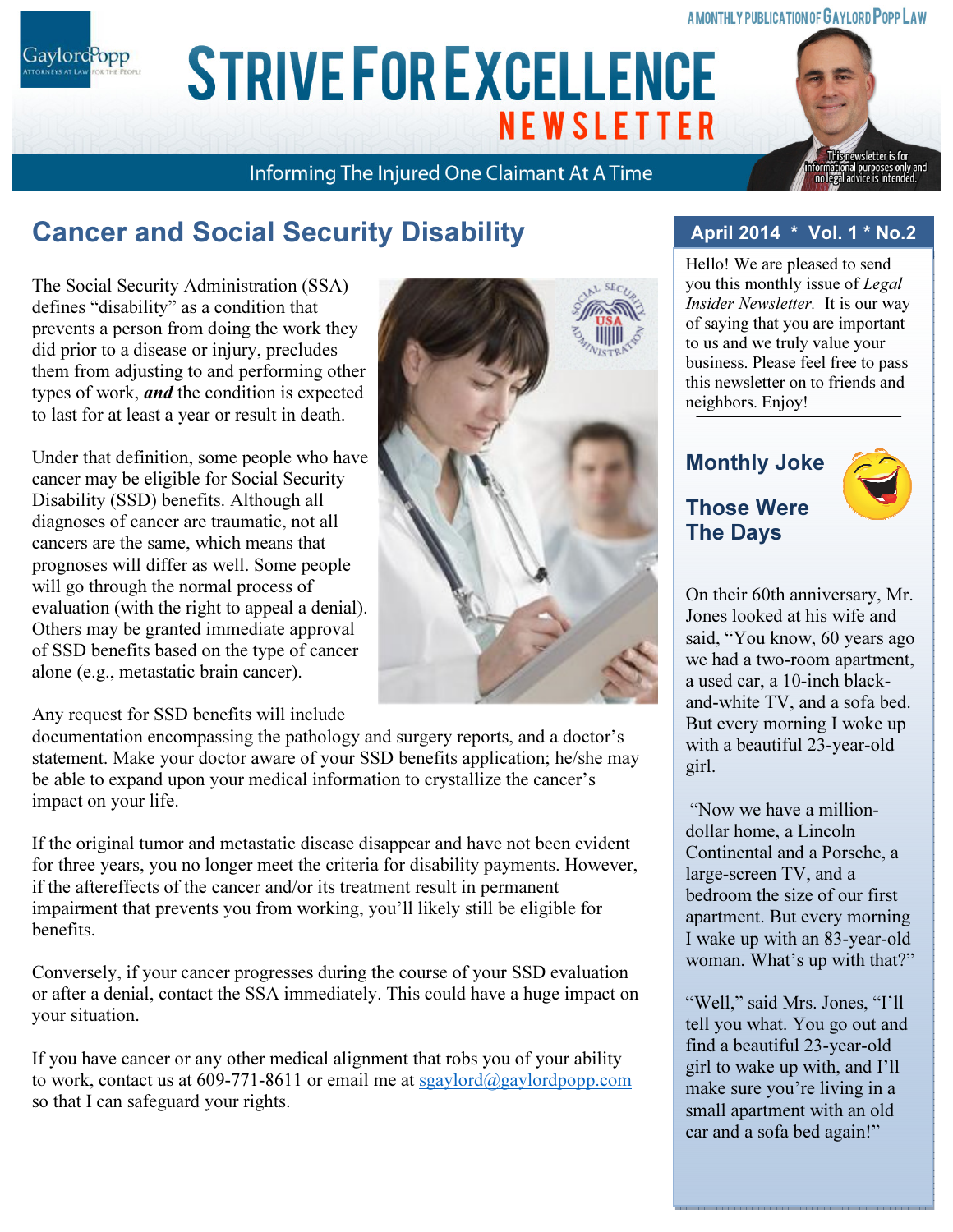### Nursing Home Neglect & Abuse

It is a difficult decision to put a parent or grandparent in a nursing home. It's emotional and you get through it, by trusting that your loved one is going to enjoy a high level of care. Sadly, it doesn't always turn out that way. Even when you are careful and investigate the nursing home before, neglect and abuse can occur.

Nursing home abuse and neglect includes:

- Failure to meet the day to day needs of a resident
- **Malnutrition**
- **Dehydration**
- Sexual abuse and sexual assault
- Physical abuse and physical assault
- Failure to seek medical treatment for a residents
- Errors in medications and prescriptions
- Failure to prevent a resident from wandering
- Failure to prevent bedsores
- Failure to have a fall prevention plan in place
- Improper or inadequate supervision
- Failure to adequately monitor residents
- Wrongful death

#### Signs of Nursing home abuse include:

- Unexplained bruising, cuts or fractures
- Bed sores, pressure sores
- Rapid weight loss
- Poor physical hygiene
- Over sedation
- Verbal abuse
- Emotional abuse
- Lack of communication and withdrawal
- Sudden bouts of agitation or emotional upset
- Change in behavior towards friends and family

andres mejer law Long Branch, NJ 07

There are 9 principle paths to achieve legal status in the U.S.

- 1. Family Based Application A qualifying family member applies for you
- 2. Employment Based Application An employer applies for you
- 3. Diversity you win a lottery and are from a country with few immigrants to the US
- 4. Asylum you fear persecution from you country
- 5. Cancellation of Removal a defense for some who are in removal proceedings
- 6. U-Visa victims of crime
- 7. Violence Against Women's Act men or women abused by a qualifying relative can apply without the relatives assistance
- 8. Special Immigrant Juvenile minors under 21 who can't be reunited with one or both parents because of abuse, maltreatment, or abandonment
- 9. Deferred Action for Childhood Arrivals (DREAMers) youths who were brought to the U.S. as minors by their parents.

If you qualify for one or more of these you may be able to achieve legal status. Knowledge is power. If you qualify, you won't need to be afraid any more. If you qualify, we can guide you through the whole process. To get started text "Qualify" to 732-481-1082. I know how powerful this information can be. It can change your life. Achieving Legal Status, allowed me to go to college and then law school. I use to ride my bike to work in the snow, because I didn't have a car. When I moved back to the U.S., I lived in small room in a house with people I didn't know. I lived apart from my parents and siblings for years rarely seeing them. I know the immigrant experience. It isn't always pleasant. But we all came here for a better life. I want to help to you achieve your dreams. Your first step is to find out if you qualify. You can start the journey by calling our office Andres Mejer Law at 888-695-6169 and speak to his knowledgeable staff or again text "Qualify" to 732-481-1082.

### Easter Fun For Kids and Kids At Heart

Easter Scramble – unscramble the letters to make Easter words.



YLLJE ASNBE

 $SGEG$   $\qquad \qquad \qquad$ SATREE YDA \_\_\_\_\_\_\_\_\_\_\_\_\_\_\_\_\_\_\_\_\_\_\_

KTESBA \_\_\_\_\_\_\_\_\_\_\_\_\_\_\_\_\_\_\_\_\_\_\_

BONUS – How many words can you create

from HAPPY EASTER?

ABRBIT \_\_\_\_\_\_\_\_\_\_\_\_\_\_\_\_\_\_\_\_\_\_\_

Cont'd on Page 3

# The number one question I get in one form or

9 Principle Ways to Achieve Legal Status

another regarding immigrant rights is "Do I qualify for  $\gamma$  So I put together the 9 principle paths to achieve legal status in the U.S. and some resources and a free tool to help people answer the question Do I Qualify for FREE. You don't need to meet an attorney or pay a consultation fee just to find out if you qualify. I will tell you for FREE if you go to www.QualifyForStatus.com or by texting the keyword "Qualify" to 732-481-1082.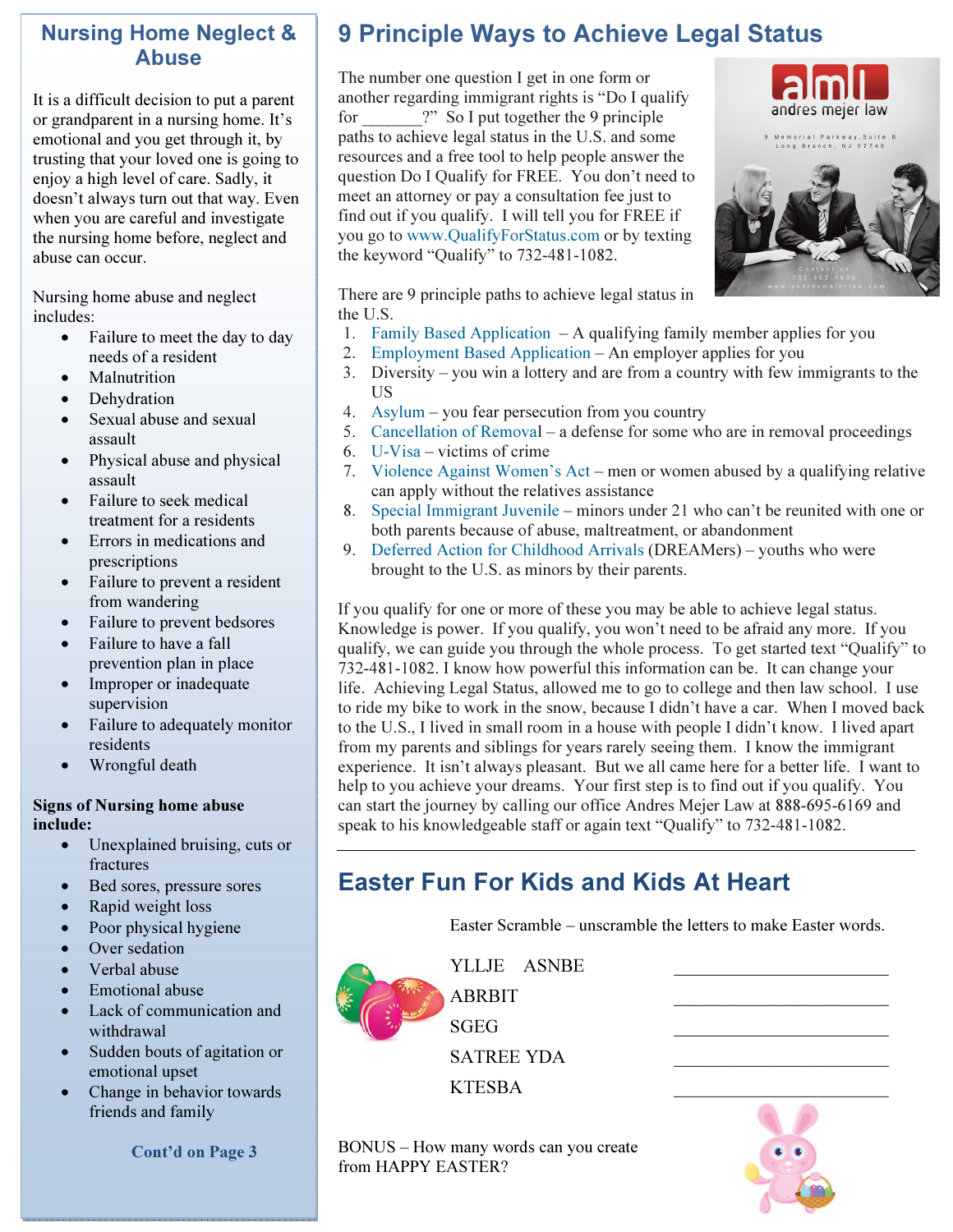## A Peek Inside

Since my last entry my oldest, Rachel, has had the opportunity to perform in the pit band for the high school musical "Hair Spray." Bigger news BRACES came off!!! Big Smiles in the Gaylord household this month. Needless to say she is thrilled with being able to actually feel the enamel on her teeth again and is looking forward to performing with her trumpet now that the metal is no longer a problem.

The joy of spring travel soccer often comes when spring is still a vague memory. The first week of travel soccer has taken place which required my younger daughter to travel over an hour to play a 5:00 p.m. game as temperatures dipped below 35 degrees. Anna had the opportunity to play goalie, made several (although bias) amazing saves, and allowed the team to tie in their first spring season game. She is very much looking forward to warmer weather and continuing to stand in net. My son Benjamin has come off a winter of swimming and is also looking forward to warmer weather so he can get into an outdoor pool and start strutting his stuff. He continues to take swim lessons and will join swim team this summer. He is also dying not being able to play baseball yet and is counting down the days. He too has started his outdoor soccer adventure. Needless to say Mom and Dad are also fans of warmer weather as we stand for hours at these outdoor events. On a more cautionary note my wife of almost 20 years will be going in for knee replacement surgery at the end of March and certainly, although extremely confident in the doctor at Rothman, we are entering this procedure with some trepidation.

The entire crew is looking forward to an April week of vacation and hopefully at least having the opportunity to relax. I look forward to keeping everyone abreast of the current activity and look forward to hearing from you regarding these articles and layout and commentary concerning this ongoing newsletter. See you next time.

Samuel Gaylord

### Language Trivia

In society, changes to language occur slowly but surely to such an extent that an educated person would find it nearly impossible to understand or read words that were written in his own language from five hundred years ago.



It is believed that there around six thousand spoken languages in the world today. RSTLNE are the most commonly used English letters. There was one code that was used by the US Army during the Second World War that was never broken. Navajo soldiers, known as Codetalkers, came up with a radio code that was based on their own native language. The average person speaks around four thousand and eight hundred words every day.

Racecar is an example of a palindrome, which is a word that is spelled the exact same way from both ends.

The fear of long words is known as hippopotomonstrosesquippedaliophobia.

Purple is unable to actually ever be rhymed with any other word.

### Nursing Home Abuse Cont'd

If you're loved one has any of these signs it could indicate nursing home abuse. Don't allow your inquiries or concerns to be downplayed. Call the authorities and a personal injury lawyer who handled nursing home litigation to have your concerns investigated.

If a member of your family has suffered serious harm or suffered a wrongful death as a result of nursing home neglect or abuse, a personal injury attorney can help to recover financial compensation on behalf of your loved one. Do not allow these despicable acts to occur without accountability by the care home. Your loved one deserves more. Seek the help of a personal injury attorney to handle your nursing home litigation.

### Earth Day Trivia!

The first Earth Day was celebrated on April 22, 1970.

Gaylord Nelson founded Earth Day while he was working as a US senator.

On the very first Earth Day, 20 million people gathered in the streets of America to protest the industrial revolution. An environmental movement was born as a result.

Earth Day was renamed officially by the UN in 2009 as International Mother Earth Day.

On Earth Day 2012, more than 100,000 people rode bikes in China to reduce CO2 emissions and save fuel.